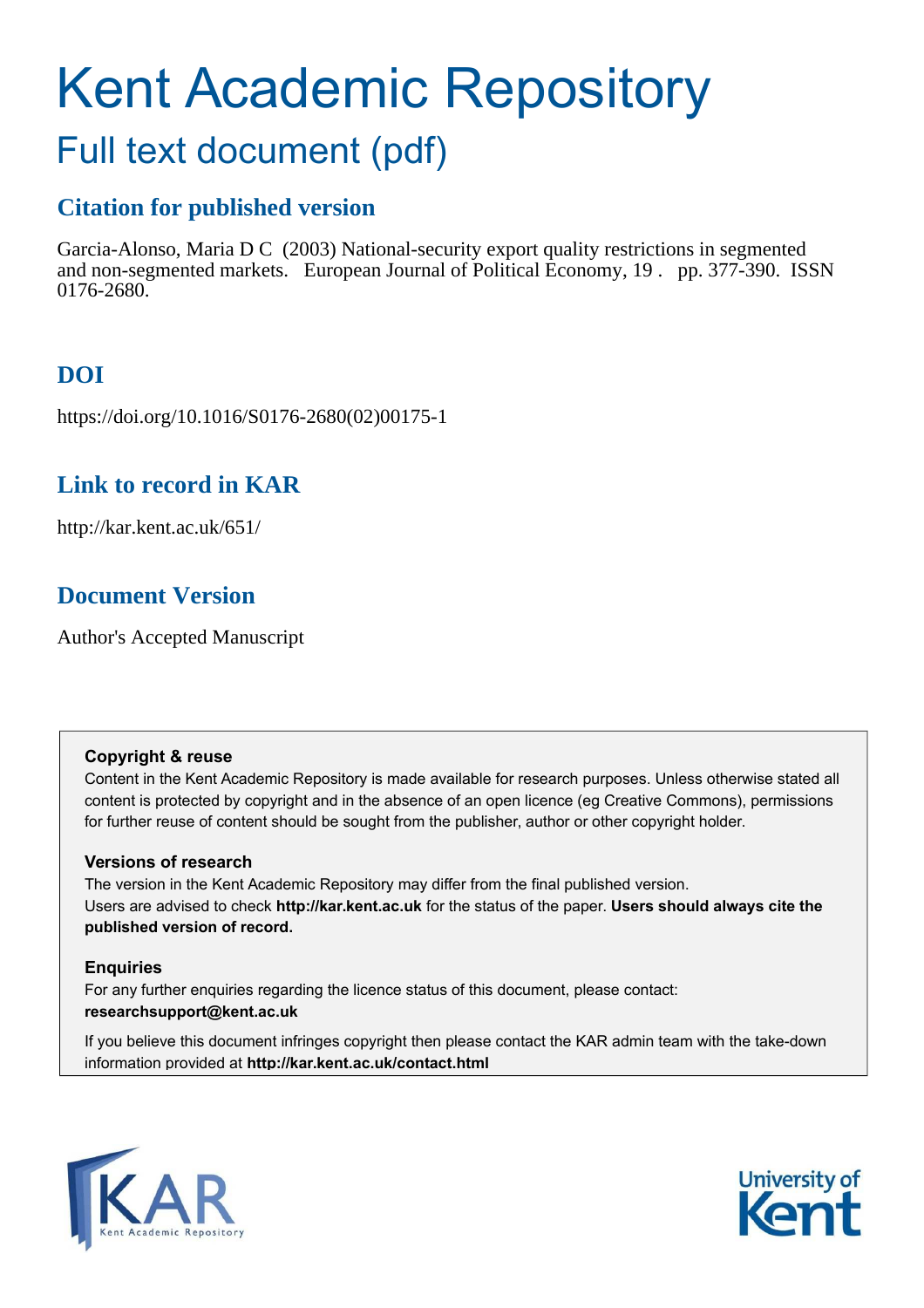# SECURITY AND PRICE ARBITRAGE

María del Carmen García-Alonso University of Kent at Canterbury

February 2002

#### Abstract

We examine the effect of international price arbitrage on the willingness to set unilateral export controls. The restriction on the quality of exports of security sensitive products limits the outside option of domestic customers: if the product available on the international market is of low quality the firm can charge a high price to domestic customers for its latest technology. This effect leads the government to be less willing to introduce export controls on security sensitive products.

JEL Classification: F10, L13 and D74.

Keywords: Arms Control, Price Arbitrage.

Acknowledgments: I would like to thank Javier Coto, Pierre Regibeau and the attendants to seminars in the Universities of Birmingham, York, East Anglia and EARIE 1999 and two anonymous referees for helpful comments and the ESRC for support under grant R00239388. The usual disclaimer applies.

Correspondence Address: Department of Economics, University of Kent at Canterbury, Canterbury, Kent CT2 7NP, UK. Tel: (+44) 01227 827488; Fax: (+44) 01227 827850; e-mail: mcg@ukc.ac.uk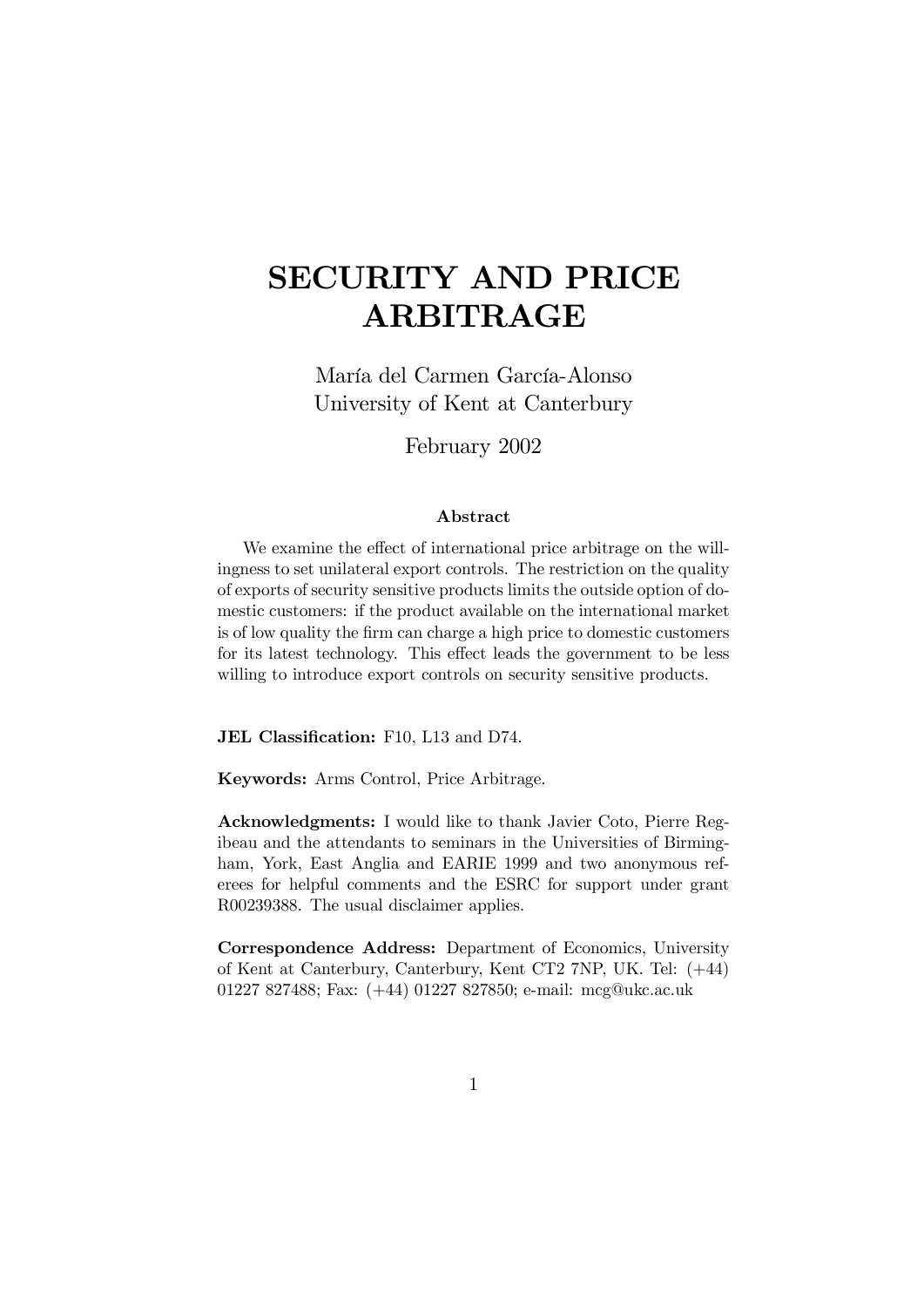## 1 INTRODUCTION

The development of dual use technologies has made it difficult to give a clear answer to which products are 'security sensitive', i.e., which products have potential military applications. It is particularly interesting to observe how the evolution of information technologies and computer capacity has provoked a change in the perception of national security among the most developed countries. This change in perception is specially evident in the US. The increasing dependency that this country has on information networks makes it the 'most vulnerable objective in the World<sup>1</sup>' to eventual attacks with 'viruses' or 'logic bombs' from a foreign enemy. The Presidential Commission for the Protection of Essential Infrastructures (DARPA) has been created to design defensive mechanisms in the event of 'Information Warfare'. Besides, the Bureau of Export Administration (BXA) implements several export controls in order to avoid state of art technologies becoming a threat to US national security when exported to other countries. The National Defense Authorization Act on High Performance Computers 2 controls and restricts the exports of powerful computers to Tier 3 countries. This is a group of 50 countries among which are Russia, China and Israel. Some of these countries are also producers of high tech computers though US computers have a higher quality. Export controls also apply to computer related products like software and cryptographic equipment.

There is a debate over the use of export controls as a method to preserve national security (Becker (1998)). Defence producers are already well known for lobbying governments (see e.g. Lichtenberg (1989)). The extension of export controls to dual use goods has further stimulated the involvement of different interest groups trying to influence governments in their policy making. Firms lobby governments to obtain export licences<sup>3</sup>, defence authorities want to see national security preserved and consumers can also be affected by the effect that export controls on dual use products may have on the

<sup>1</sup>This is the opinion of people like John McConnell, former director of the National Security Department, and William Studeman, former subdirector of the CIA.

<sup>2</sup>High Performance Computers (HPC) are those of speeds above 2000 theoretical operations per second (MTOPS). The most recent regulations on the exports of HPC have been implemented in February of 1998 (Federal Register, Vol. 63, No. 22. Tuesday, February 3, 1998. Rules and Regulations).

<sup>&</sup>lt;sup>3</sup>The political economy of trade literature discusses in detail this kind of lobbying although not in the context of dual-use goods export controls (see e.g. Bhagwati (1982)).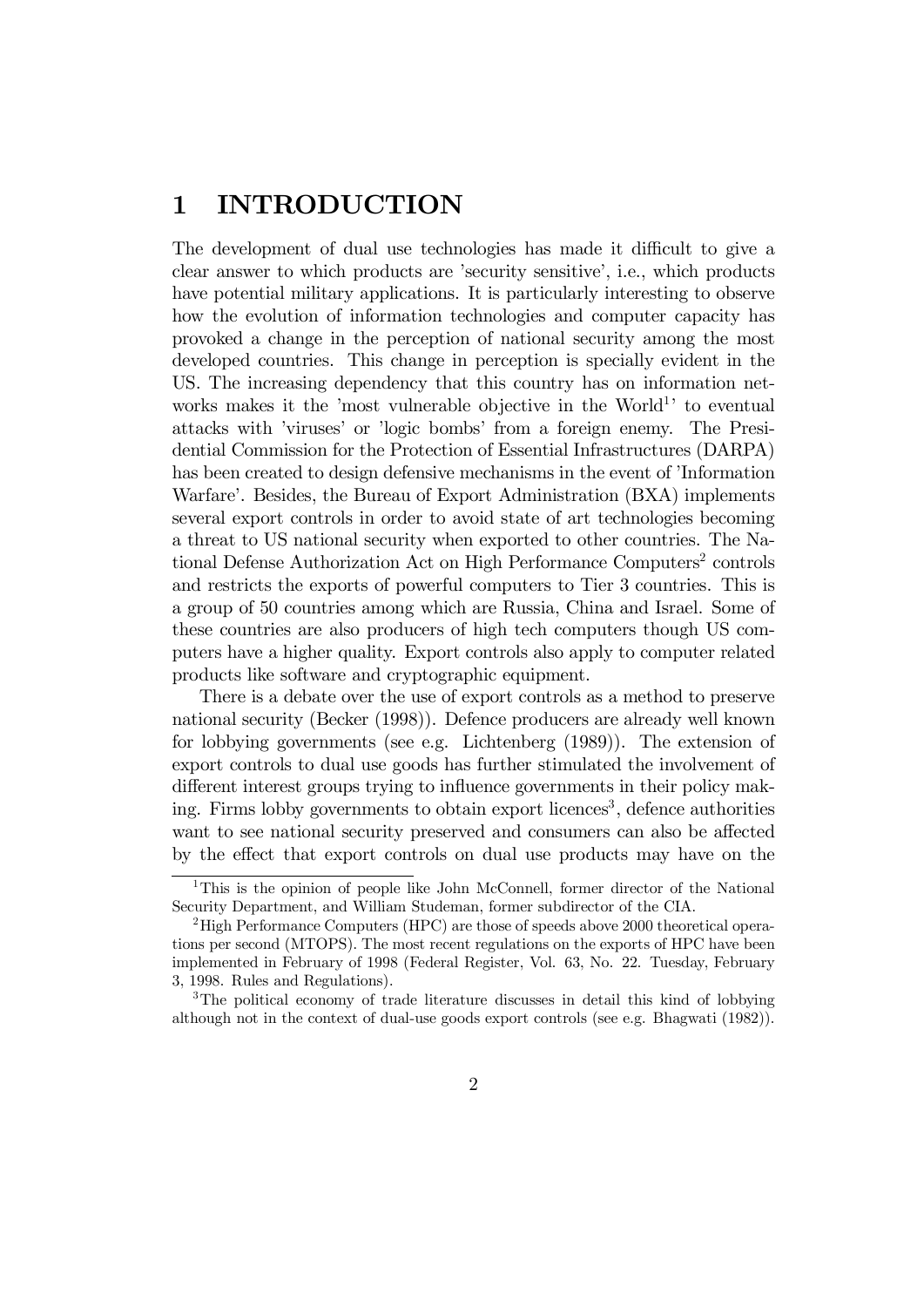domestic market.

The purpose of this paper is to examine the effect of quality restrictions on the domestic and foreign producers' profits and on the welfare of the country that sets export controls with and without international price arbitrage.

This work is related to a large number of papers about 'strategic' trade policy in which governments use various trade tools (e.g. tariffs, quotas or subsidies) in order to affect the rivalry between foreign and domestic firms<sup>4</sup>. The present paper introduces two main innovations. Firstly, because of the security concern of the governments, we focus on a new policy tool, namely restrictions on the quality of exported goods. Secondly, in order to reflect the 'free-flowing' nature of the international markets, we consider the effect of international price arbitrage on the quality restriction. The security concern of exporters of weapons has been analyzed in the Arms Trade literature<sup>5</sup>.

There are very few papers that analyze trade policies in the presence of price arbitrage. Donnenfeld (1988) examines the effect of commercial policy on the composition and quality of imports which are supplied by a multiproduct foreign monopolist that sells goods of variable quality to a population of buyers which differ in their willingness to pay for quality. In his paper the foreign monopolist uses product differentiation as a device to discriminate among domestic consumers whose preferences differ. He examines the implications for trade policy of this type of discrimination. Restricting the quantity of imports is shown to have a positive effect on the welfare of consumers.

Markusen and Venables (1988) compare the effect of trade and industrial policies in segmented with non segmented markets. They use a model in which firms located in two different countries compete in quantities under the existence of transport costs between the two countries. In the segmented market situation, firms decide the domestic and foreign quantities, taking as given the quantity that the foreign competitor sells in the domestic and foreign country individually. In the non segmented market situation, however, firms decide the aggregate quantity, taking as given the aggregate quantity that the competitor sells in both markets. The paper concludes that the effect of policy is greater when markets are segmented than when they are not segmented.

<sup>4</sup>See e.g. Brander and Spencer (1983) and (1985). For a review of this literature see Helpman, Elhanan and Krugman (1987) and (1989).

<sup>5</sup>E.g. Levine et al. (1994), Levine and Smith (1995), García-Alonso(1999) and García-Alonso (2000).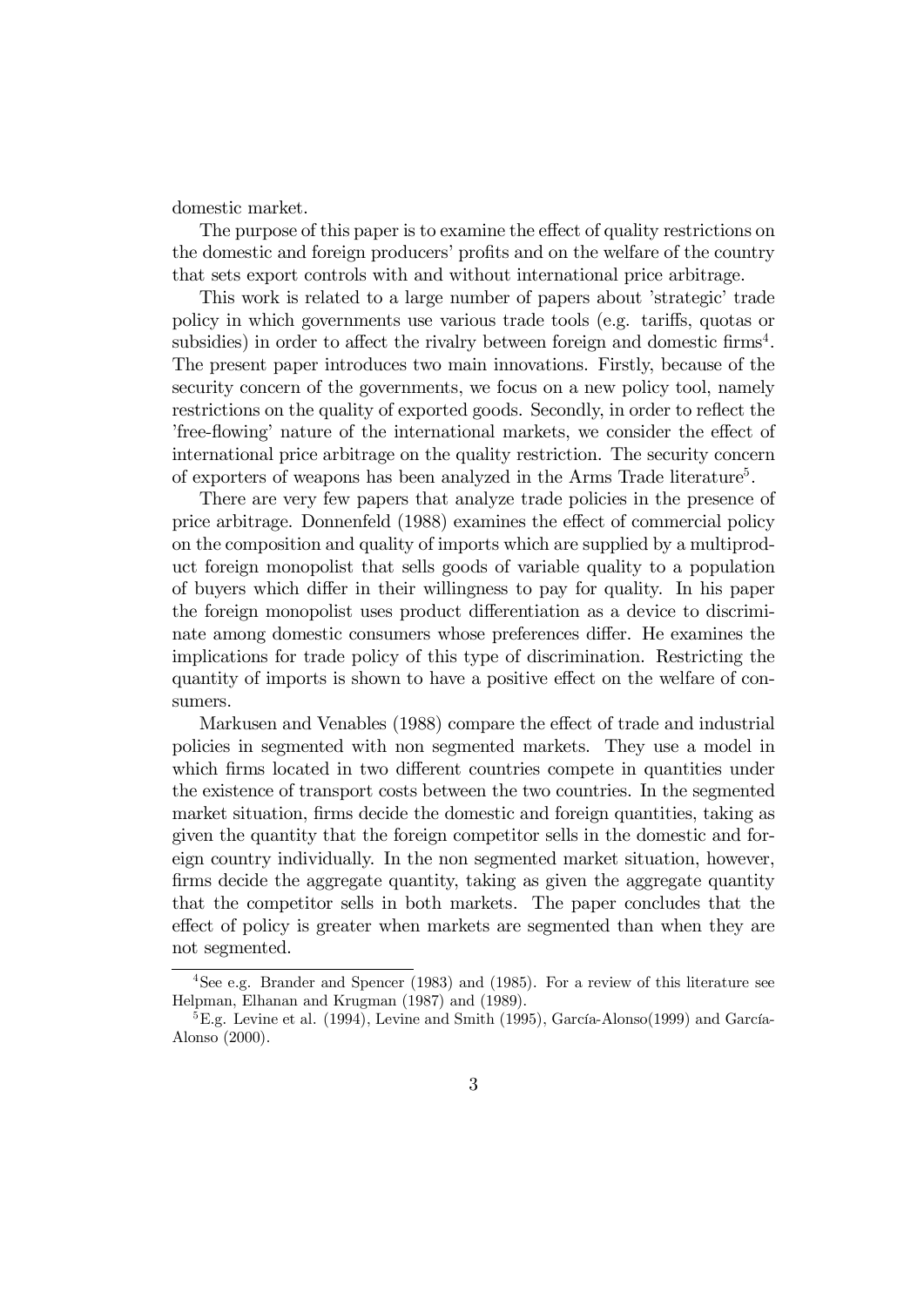An increasingly globalized economy suggests that markets are now more integrated than before and, therefore, cross country prices for the same commodity should be lower. Goolsbee (2001) states that computer goods are the single largest category of retail goods sold on-line. This study also suggests that on-line (remote) and off-line sales of computer related products are already unlikely to be truly separate markets. Although Goolsbee (2001) focuses on the US market, his study seems a good indicator of why globalization may work harder in the computer industry. Lower transport costs and an increase in the flow of information through on-line buying should accelerate such international market integration.

Our paper analyzes the effect of price arbitrage on the decision of governments to impose quality restrictions on exports of security sensitive products. We consider two firms located in different countries which produce a good with an exogenously given quality. One of the firms is restricted by the domestic government to sell a lower quality in the foreign market. We compare the effect of a restriction on the quality exported in the case in which the non restricted firm can set two different prices in the home and foreign market (i.e. no price arbitrage) with the case in which it must sell its product at the same price in both markets (i.e. perfect price arbitrage).

It is shown that, under perfect price arbitrage, a looser restriction on the quality of the security sensitive good exported has a negative effect on the domestic profits of the restricted firm and a positive effect on consumer welfare. We also prove that the introduction of restrictions on quality becomes more difficult with perfect price arbitrage.

The rest of the paper is organized as follows. Section 2 presents the model and compares the results with and without perfect price arbitrage between the two countries. Finally, section 3 presents the main conclusions of the paper.

## 2 THE MODEL

Consider two firms located in different countries,  $A$  and  $B$ . Firms produce a good with quality  $q_A$  and  $q_B$  respectively. Both firms sell their product in the home and the foreign market.

Consumers buy either one or zero units of the good. Their willingness to pay is increasing in the quality of the product, but, they perceive the goods produced by the two firms as imperfect substitutes. This is modeled by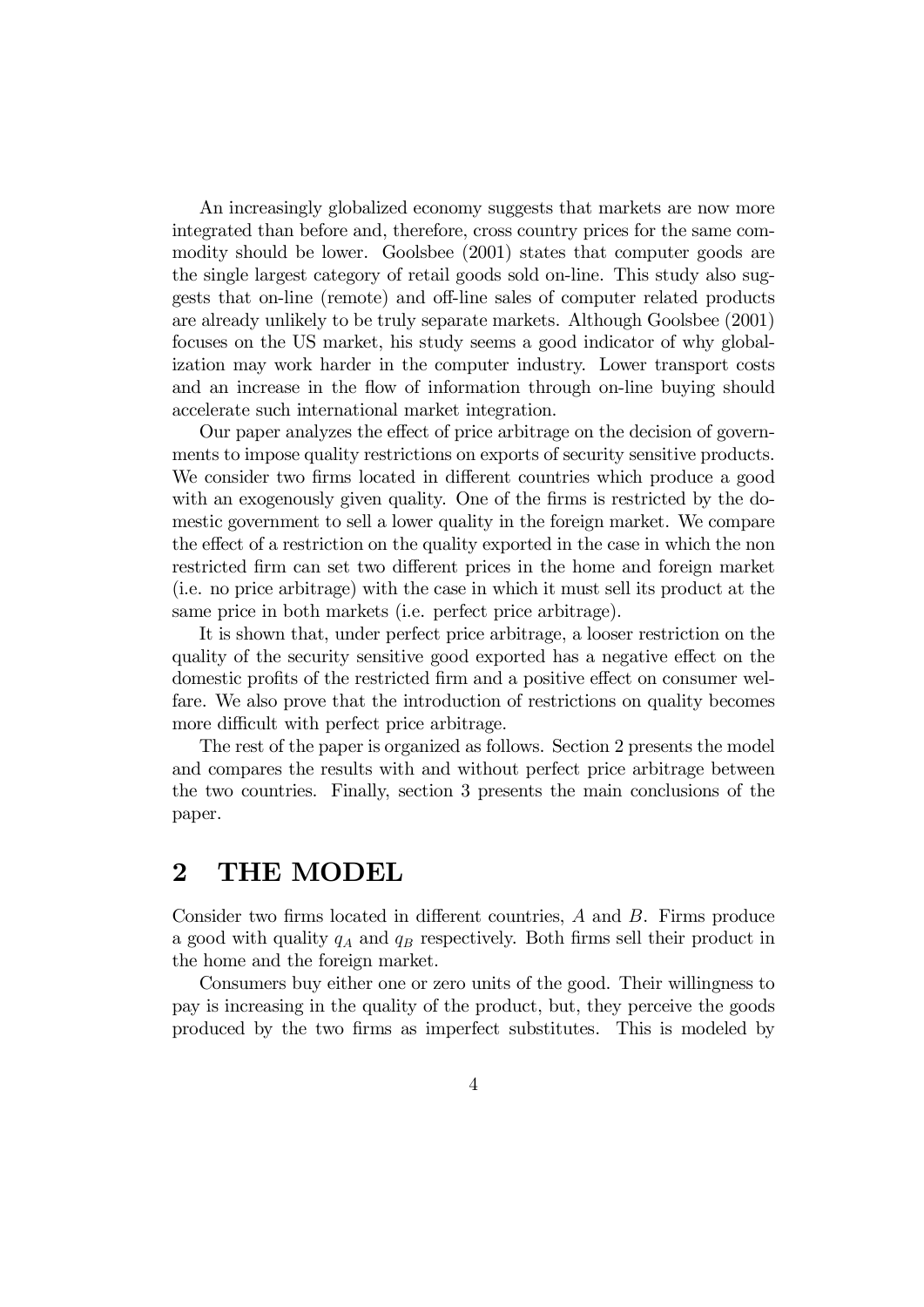assuming that consumers are 'located' at different distances from the firms. This, together with the existence of transportation costs, different for each consumer, allows a firm with a lower quality product to have a positive share in the market. More precisely, consumers in both countries are uniformly distributed along the 0-1 line according to their preference for the two firms' products (firm and consumers in country A will be usually referred to as domestic firm and consumers). Firms  $A$  and  $B$  are located at '0' and '1' on the line respectively. The utility function of a domestic consumer  $i$  that buys from firm  $i$  has the following form:

$$
U_{ij}[q_j, P_j] = R + q_j - \lambda d_{ij} - P_j,
$$
\n(1)

where  $U_{ij}$  is the utility that consumer *i* gets from buying good *j*, *j* = *A*, *B*;  $d_{ij}$  is the distance between consumer i and firm j,  $\lambda$  is a positive parameter and  $q_i$  and  $P_i$  are the quality and price that firm j offers. R is a positive constant which we assume to be high enough for the participation constraint of consumers to be fulfilled. Foreign consumers have the same utility function. This framework constitutes a simple way of modelling vertical differentiation together with horizontal differentiation and was first used by Economides (1989). Also, as in Economides (1989), quality is normalized so that the increase of one unit in its level pushes up the utility for the product by one unit. One could think of it as the speed of a computer.

The government in country  $A$  restricts the quality that the domestic firm,  $\dim A$ , can export; it only allows the firm to export a proportion of the quality available in the domestic market, we denote this proportion  $\gamma$ . Therefore, we will have that the domestic firm offers a quality  $q_A$  in its domestic market and a quality  $q_A^*$  in its foreign market such that:

$$
q_A^* = \gamma q_A, \qquad \gamma \in [0, 1]. \tag{2}
$$

The government in country  $B$  does not restrict quality, hence, the foreign firm, firm  $B$ , sells the same quality at home and abroad since the willingness to pay for consumption is increasing in quality, we denote this quality  $q_B$ .

In this paper, we will restrict ourselves to cases when the restricted quality,  $\gamma q_A$ , is equal of bigger than the other firm's quality,  $q_B$ . This reflects the idea that set export controls are quality leaders that do not want the state-of-the-art technology to be transferred to other countries.

The domestic firm sets a price  $P_A$  in its domestic market and a price  $P_A^*$ in its foreign market and the foreign firm sets prices  $P_B^*$  and  $P_B$  its home and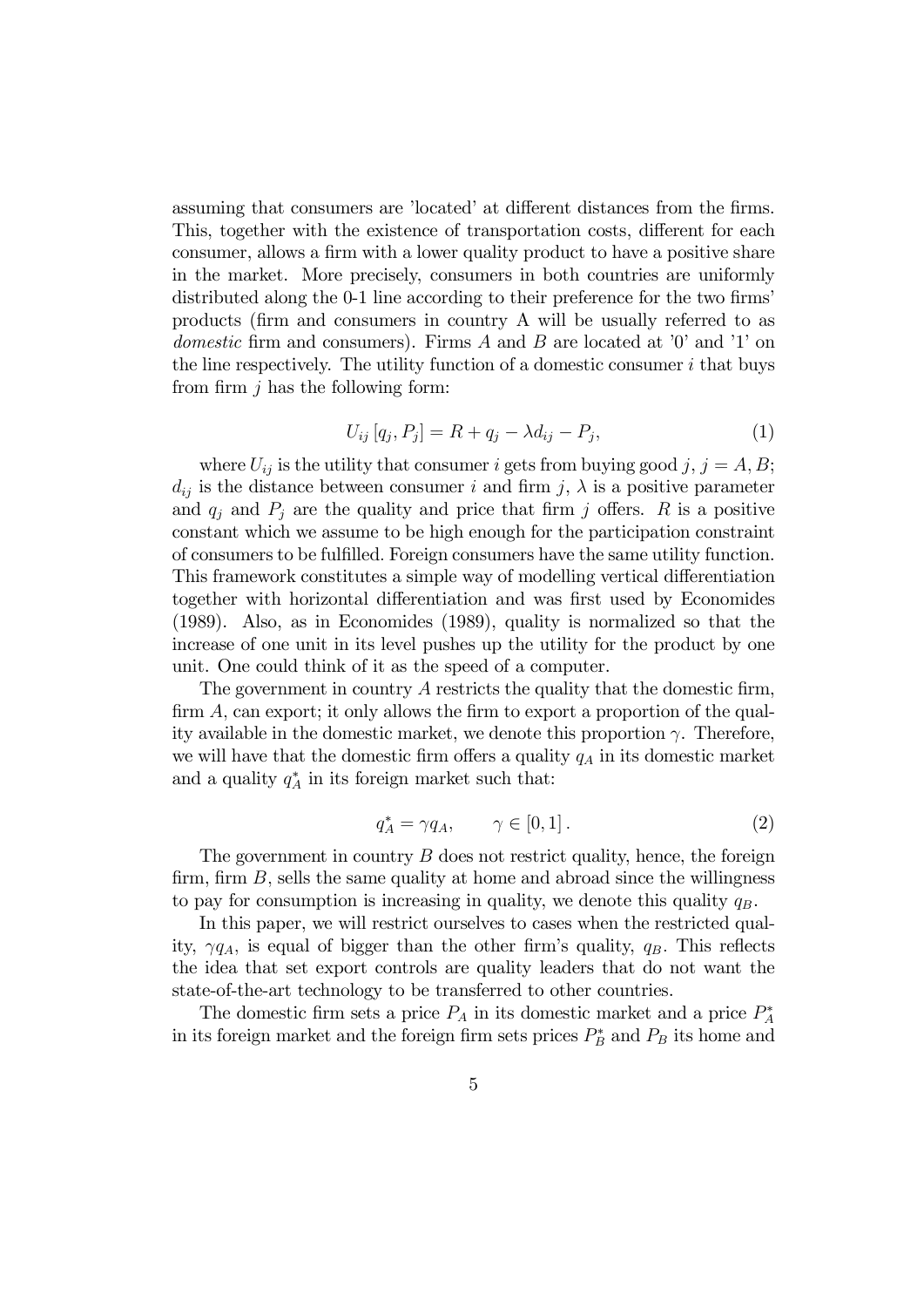foreign market respectively.

In equilibrium, it must be the case that domestic consumers in country A are not better off by buying the lower quality good that the home firm sells in the foreign market. In other words, we must have that  $U_{iA} [q_A, P_A] \geq$  $U_{iA}\left[q_A^*, P_A^*\right]$ . For this to be the case, the following arbitrage condition must hold:

$$
q_A(1-\gamma) \ge P_A - P_A^*.
$$

There is a distance from firm  $A$ , denoted  $y$ , at which a consumer in country A is indifferent between buying from the domestic or the foreign firm. Correspondingly, the consumer from country B which is at a distance x from firm A is indifferent between buying from either of the two firms. Therefore, a proportion  $y$  of consumers in country  $A$  buy from the domestic firm, firm A, and proportion  $(1 - y)$  of the consumers of country A import from firm  $B$ . Also, we have that a proportion  $x$  of consumers of country  $B$ import from firm A and a proportion  $(1 - x)$  of country B's consumers buy from their domestic firm, firm  $B$  (see Figure 1).





Note that we assume that there is a unilateral concern about security, only government A may set a restriction on the exported quality. This is an attempt to reflect the different levels of concern about security across countries. Security,  $S[\gamma]$ , is expressed as a decreasing function of the proportion of quality exported,  $S'[\gamma] < 0$ . Note also that  $(1 - \gamma) = \frac{q_A - \gamma q_A}{q_A}$ can be interpreted as the rate of restriction on the exported quality. As in García-Alonso (2000), security is not a function of quantity but of quality, this corresponds with the characteristics of the export control rules on hightech dual use products (see García-Alonso and Hartley (2000) and Becker (1998) for a discussion). However, here we also assume that security depends on the domestic rate of restriction on exported quality. This attempts to capture the fact that those countries most concerned about the security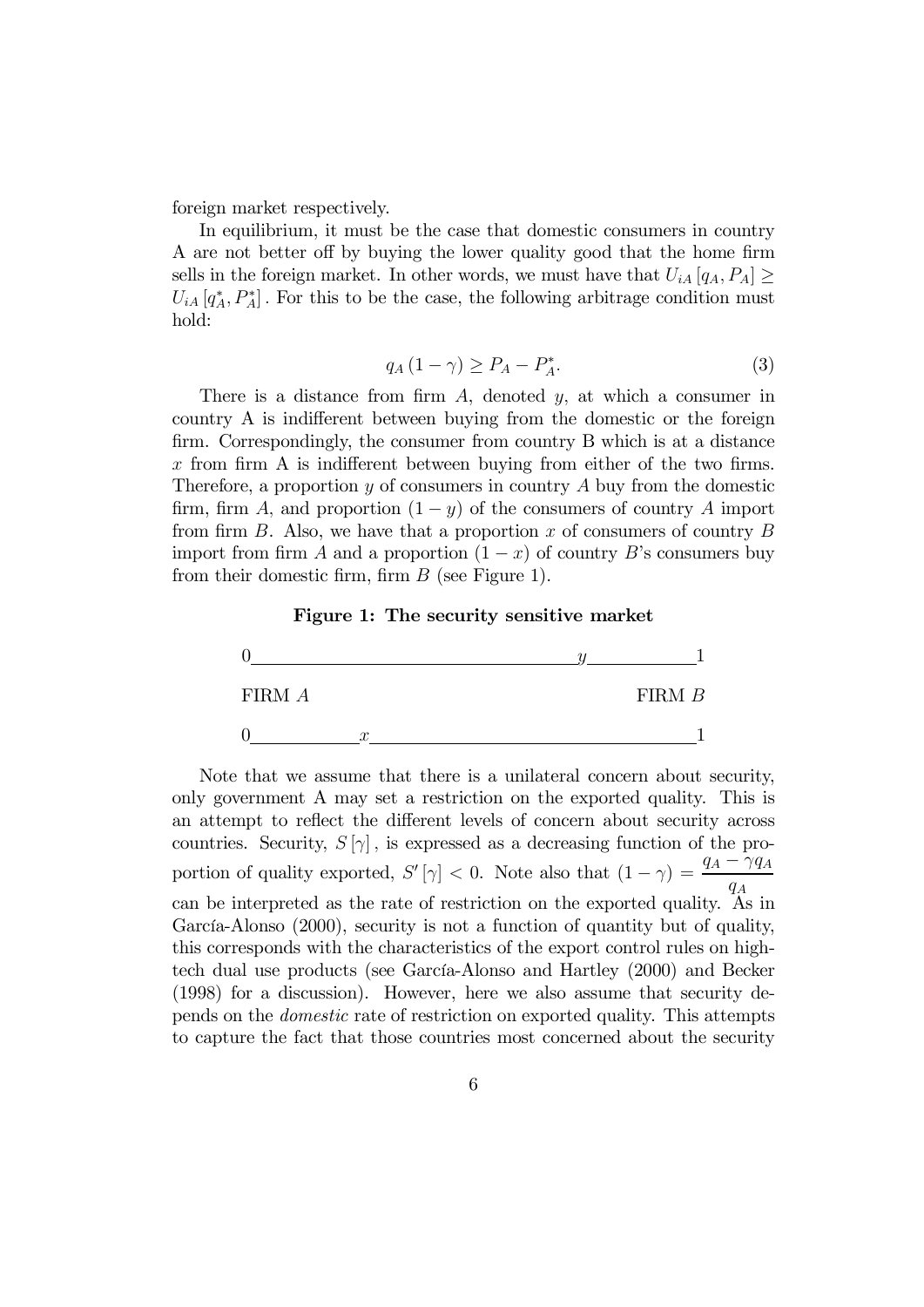repercussions of exporting high-tech dual use goods, specially information technology, are also those more technologically advanced, and therefore, we would expect the quality produced by security unconcerned countries to be lower.

Overall, the model is presented as a two stage game. In the first stage, government A commits to a quality restriction, in the second stage firms compete in prices, the game is solved backwards both for the no price arbitrage and price arbitrage case.

### 2.1 No Price Arbitrage

We start by assuming that firm B can discriminate between the home and foreign consumers and therefore set different domestic and export prices. We will use this as a benchmark for comparison with the case when there is perfect price arbitrage between the two countries.

#### 2.1.1 Firms' problem

In order to solve the maximization problem of the firms, we first derive the domestic and foreign demand of each of the two firms. These are given by the locations of the indifferent domestic and foreign consumers:  $y$  and  $x$ . Using equation (1), we obtain the following firm  $A$ 's export demand:

$$
x = \frac{\gamma q_A - q_B + P_B^* - P_A^*}{2\lambda} + \frac{1}{2}.
$$
 (4)

Similarly, we obtain firm A's domestic demand:

$$
y = \frac{q_A - q_B + P_B - P_A}{2\lambda} + \frac{1}{2}.
$$
 (5)

Since  $\lim_{n \to \infty} A$  sells goods with different qualities in the domestic and foreign market, it has two decision variables in the maximization problem which are domestic and exports price, for simplicity, we assume zero production costs:

$$
\begin{aligned} \n\mathit{Max}_{P_A, P_A^*} \alpha \pi_A + \pi_A^* &= \alpha y P_A + x P_A^*, \tag{6} \n\end{aligned}
$$

where,  $\pi_A$  are the profits that firm A obtains in the domestic market,  $\pi_A^*$ are the profits it obtains in the export market and  $\alpha$  is the relative size of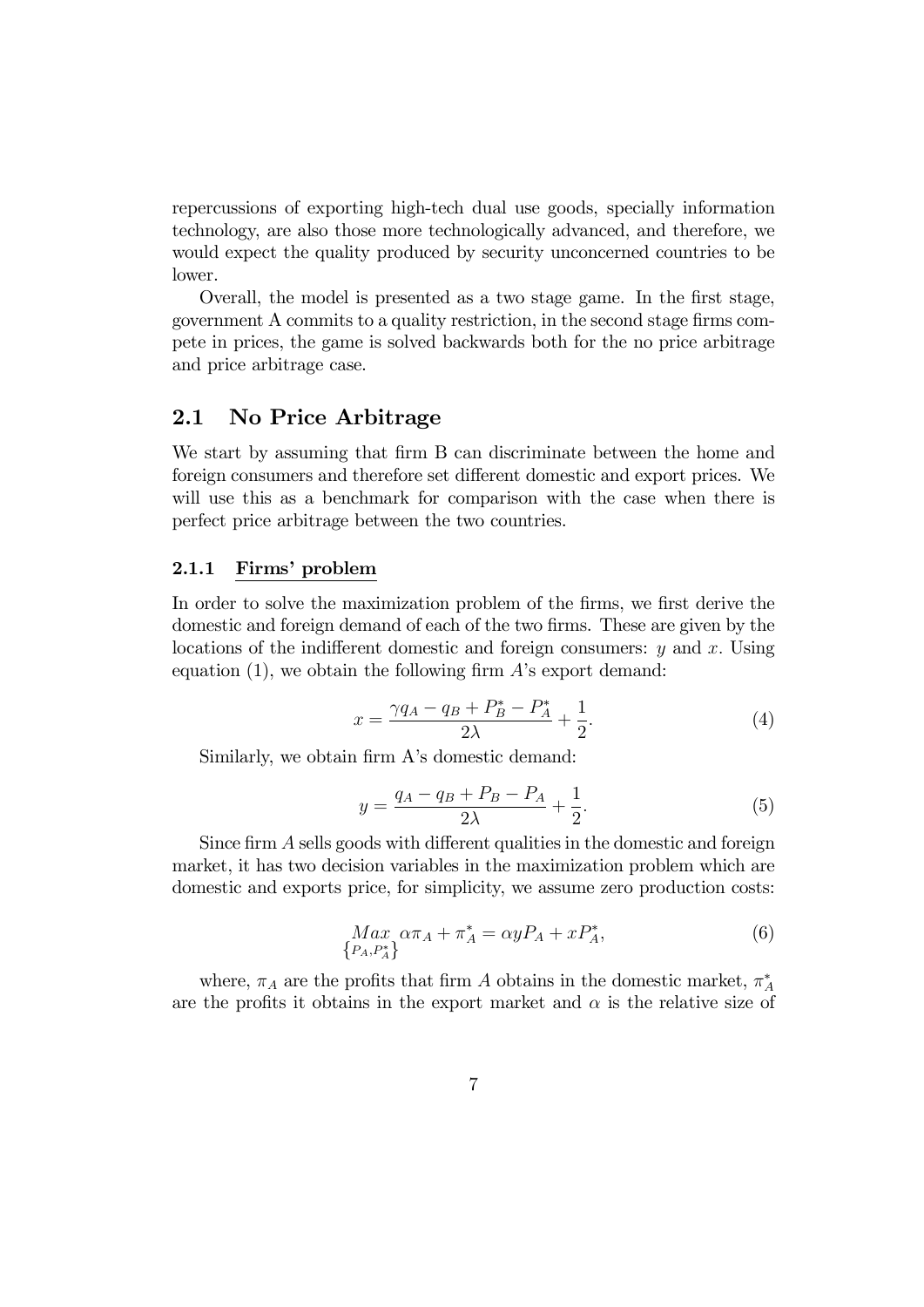the market in country  $A$  with respect to the market in country  $B$ . We can think of it as the density of consumers along the line in country  $A$ .

Substituting x and y (equations  $(4)$  and  $(5)$ ) into the profit function of firm  $A$  (equation  $(6)$ ) we can derive the first order conditions for its maximization problem:

$$
P_A = \frac{q_A - q_B}{2} + \frac{P_B}{2} + \frac{\lambda}{2},\tag{7}
$$

$$
P_A^* = \frac{\gamma q_A - q_B}{2} + \frac{P_B^*}{2} + \frac{\lambda}{2}.\tag{8}
$$

These are the reaction functions of the domestic and export price of firm A with respect to the export and domestic price of firm B. They are both upward sloping.

In the absence of price arbitrage, firm B can also discriminate between the home and the foreign market even though it sells the good with the same quality in both markets. The maximization problem is:

$$
\underset{\{P_B^*, P_B\}}{\text{Max}} \pi_B^* + \alpha \pi_B = P_B^* (1 - x) + P_B \alpha (1 - y),
$$

where,  $\pi_B^*$  are the profits that firm B obtains in the domestic market and  $\pi_B$  are the profits it obtains in the export market.

Substituting the  $x$  and  $y$  into the profit function of firm B and differentiating we get the following first order conditions:

$$
P_B = \frac{1}{2} (\lambda - q_A + q_B + P_A), \tag{9}
$$

$$
P_B^* = \frac{1}{2} \left( \lambda - \gamma q_A + q_B + P_A^* \right). \tag{10}
$$

Introducing equations (7) and (8) in the above expressions we obtain the equilibrium domestic and export price of firm B in the absence of price arbitrage:

$$
P_{Bna}^* = \lambda - \frac{\gamma q_A - q_B}{3}.\tag{11}
$$

$$
P_{Bna} = \lambda - \frac{q_A - q_B}{3}.\tag{12}
$$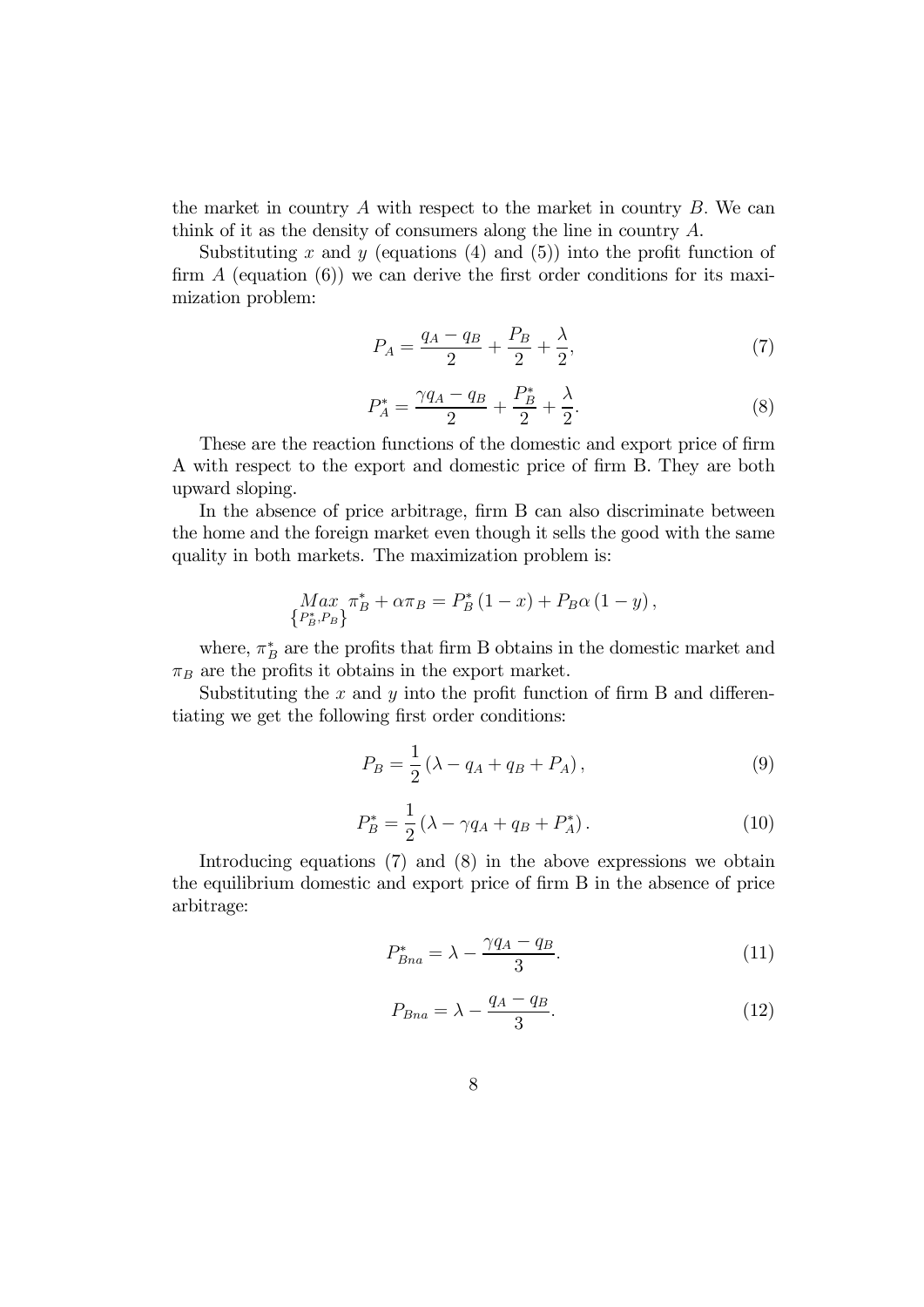Introducing equation (12) into equation (7) we get the domestic price of firm  $A$ :

$$
P_{Ana} = \lambda + \frac{q_A - q_B}{3},\tag{13}
$$

and introducing equation (11) into equation (8) we get the exports price of firm A:

$$
P_{Ana}^* = \lambda + \frac{\gamma q_A - q_B}{3}.\tag{14}
$$

Finally, we derive the foreign and domestic demand for firm A:

$$
x_{na} = \frac{\gamma q_A - q_B + P_{Bna}^* - P_{Ana}^*}{2\lambda} + \frac{1}{2} = \frac{\gamma q_A - q_B}{6\lambda} + \frac{1}{2}.
$$
 (15)

$$
y_{na} = \frac{q_A - q_B + P_{Bna} - P_{Ana}}{2\lambda} + \frac{1}{2} = \frac{q_A - q_B}{6\lambda} + \frac{1}{2}.
$$
 (16)

The following remark summarizes the main properties of prices and demand.

**Remark 1** In the absence of price arbitrage between countries, an increase in the proportion of quality exported,  $\gamma$ , has a positive effect on the home firm export price,  $P_{Ana}^*$ , and the exports demand for the domestic firm,  $x_{na}$ , and a negative effect on the competitor's domestic price,  $P_{Bna}^*$ .

However, a variation in the proportion of quality exported does not affect the domestic price,  $P_{Ana}$ , or domestic demand of the restricted firm. Neither does it affect the exports price of the non-restricted firm,  $P_{Bna}$ . Let us also note that the relative size of markets does not have any influence on the equilibrium prices and market shares.

#### 2.1.2 Country A's problem

The government of country A sets the proportion of quality which the domestic firm is allowed to export. The optimal proportion is the one that maximizes welfare. Welfare in country  $A$  is a function of the domestic firm's profits, domestic consumer surplus, CS, and security,  $S[\gamma]$ ,  $S'[\gamma] < 0$ ,  $S''[\gamma] < 0$ :

$$
W = \alpha \pi_A + \pi_A^* + \alpha CS + S[\gamma]. \tag{17}
$$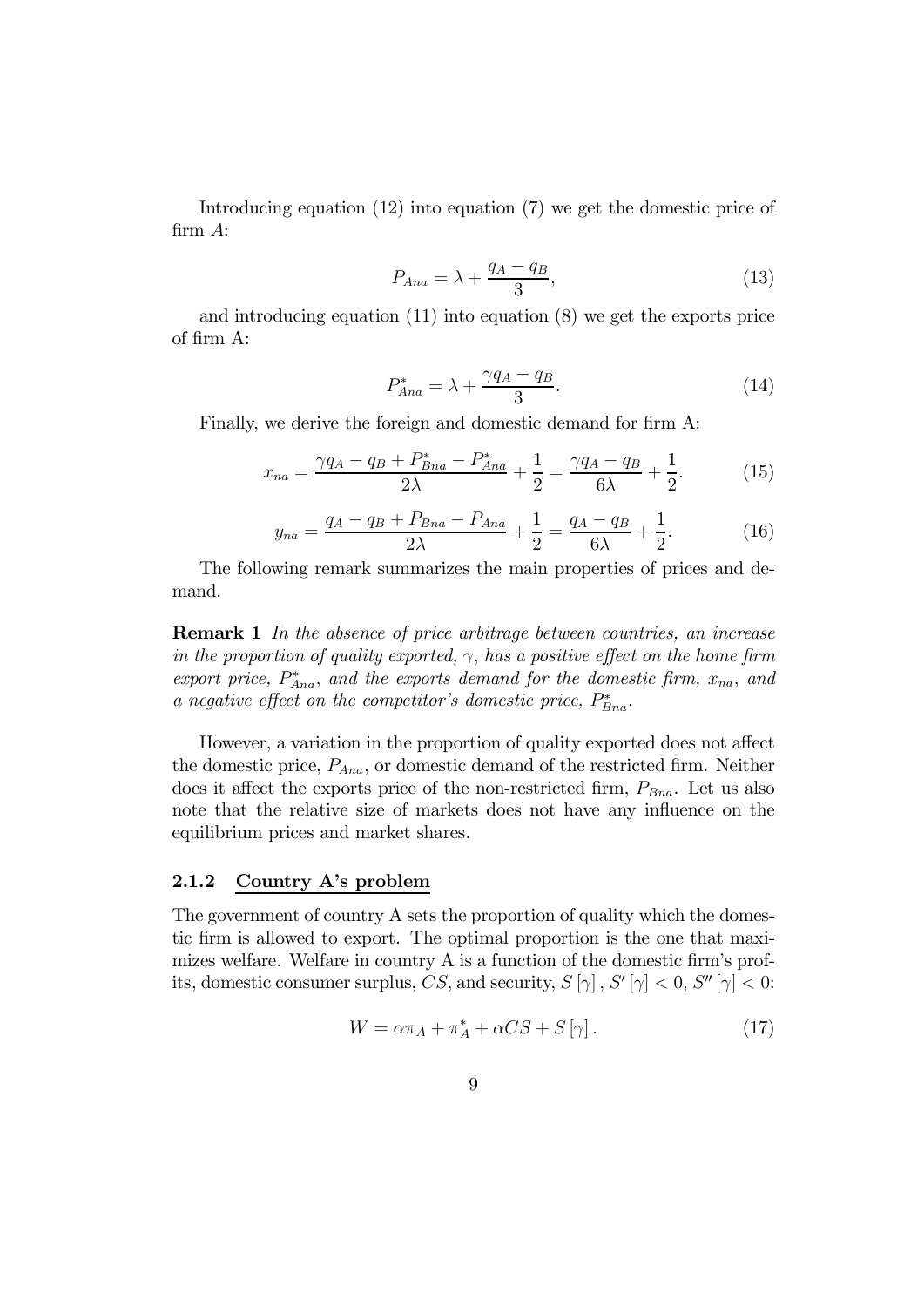The consumer surplus in country A has the following form:

$$
CS = \int_{0}^{y} U_{iA} \partial d_{iA} + \int_{0}^{1-y} U_{iB} \partial d_{iB}.
$$
 (18)

The first element in the RHS of the above expression is the consumer surplus of consumers who buy from the home firm and the second element is the consumer surplus of the consumers who buy from firm  $B$ .

The first order condition of the maximization problem of the government is:

$$
\frac{\partial W}{\partial \gamma} = \alpha \frac{\partial \pi_A}{\partial \gamma} + \frac{\partial \pi_A^*}{\partial \gamma} + \alpha \frac{\partial CS}{\partial \gamma} + S'[\gamma] = 0.
$$
 (19)

Using the equilibrium prices and quantities derived previously, we analyze the effect of a variation in  $\gamma$  on the different elements of the welfare function separately. In the absence of price arbitrage, the profits that the domestic firm obtains in the domestic market do not depend on the proportion of quality exported since neither the domestic demand nor the domestic price depend on it. Also, consumer surplus is not affected by a variation in  $\gamma$ because the prices at which domestic consumers buy from the domestic or the foreign firm are not affected by it.

However, an increase in the proportion of quality exported has a positive effect on the export profits of the domestic firm:

$$
\frac{\partial \pi_A^*}{\partial \gamma} = \frac{\partial x_{na}}{\partial \gamma} P_{Ana}^* + \frac{dP_{Ana}^*}{d \gamma} x_{na} = \frac{q_A}{3\lambda} \left( \lambda + \frac{\gamma q_A - q_B}{3} \right). \tag{20}
$$

Using equation (19) and the fact that security is the only term in the welfare function which is negatively affected by an increase in the proportion of quality exported, we can see that the government of the security concerned country will restrict the quality exported by the domestic firm only if the concern about security is sufficiently high.

## 2.2 Price Arbitrage

We now analyze what happens in our model when we introduce perfect price arbitrage between the two countries. Since firm B sells the same quality in the domestic and foreign market, it must charge the same price in both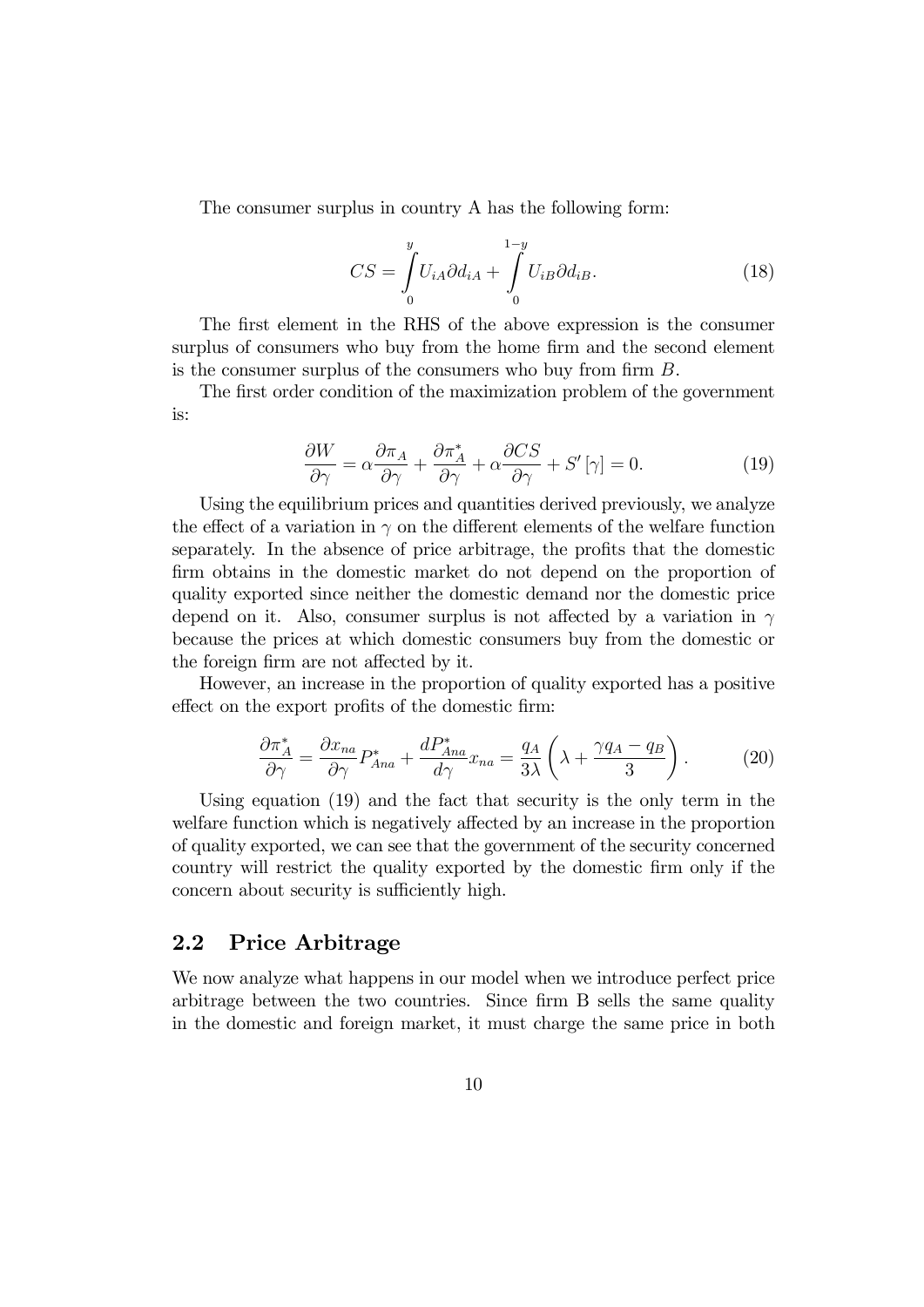markets. If the export price were lower than the domestic price, consumers in country B could always buy the good with the same quality and a lower price in the international market and viceversa.

#### 2.2.1 Firms' problem

Using equation  $(1)$  and taking into account that the price of firm  $B$  under perfect price arbitrage coincides in both markets, i.e.,  $P_B^* = P_B$  (we use  $P_B$ ) in what follows) we obtain the following export demand for firm  $A$ :

$$
x = \frac{\gamma q_A - q_B + P_B - P_A^*}{2\lambda} + \frac{1}{2}.
$$
 (21)

Similarly, we get firm A's domestic demand:

$$
y = \frac{q_A - q_B + P_B - P_A}{2\lambda} + \frac{1}{2}.
$$
 (22)

Notice that the non arbitrage condition (equation 3) on  $P_A$  and  $P_A^*$  is fulfilled iff  $y > x$ . We will proceed under the assumption that the arbitrage constraint is not binding for firm A. The intuition for this is that since the home firm is not restricted in the domestic market, competition there is more intense; therefore the consumer will be always obtain a 'better deal' there. We will then check that the assumption is indeed satisfied in equilibrium.

Substituting x and y (equations  $(21)$  and  $(22)$ ) in the profit maximization problem of firm  $A$  (equation  $(6)$ ) we derive the first order conditions:

$$
P_A = \frac{q_A - q_B}{2} + \frac{P_B}{2} + \frac{\lambda}{2}.
$$
 (23)

$$
P_A^* = \frac{\gamma q_A - q_B}{2} + \frac{P_B}{2} + \frac{\lambda}{2}.
$$
 (24)

Using equations (23) and (24), it can be seen that the arbitrage condition is fulfilled.

Firm B must now set the same price in the export and domestic market due to the existence of perfect price arbitrage between the two countries:

$$
Max\pi_B^* + \alpha \pi_B = P_B \left( 1 - x + \alpha \left( 1 - y \right) \right). \tag{25}
$$

Substituting x and y into equation (25) we get the first order condition for firm B: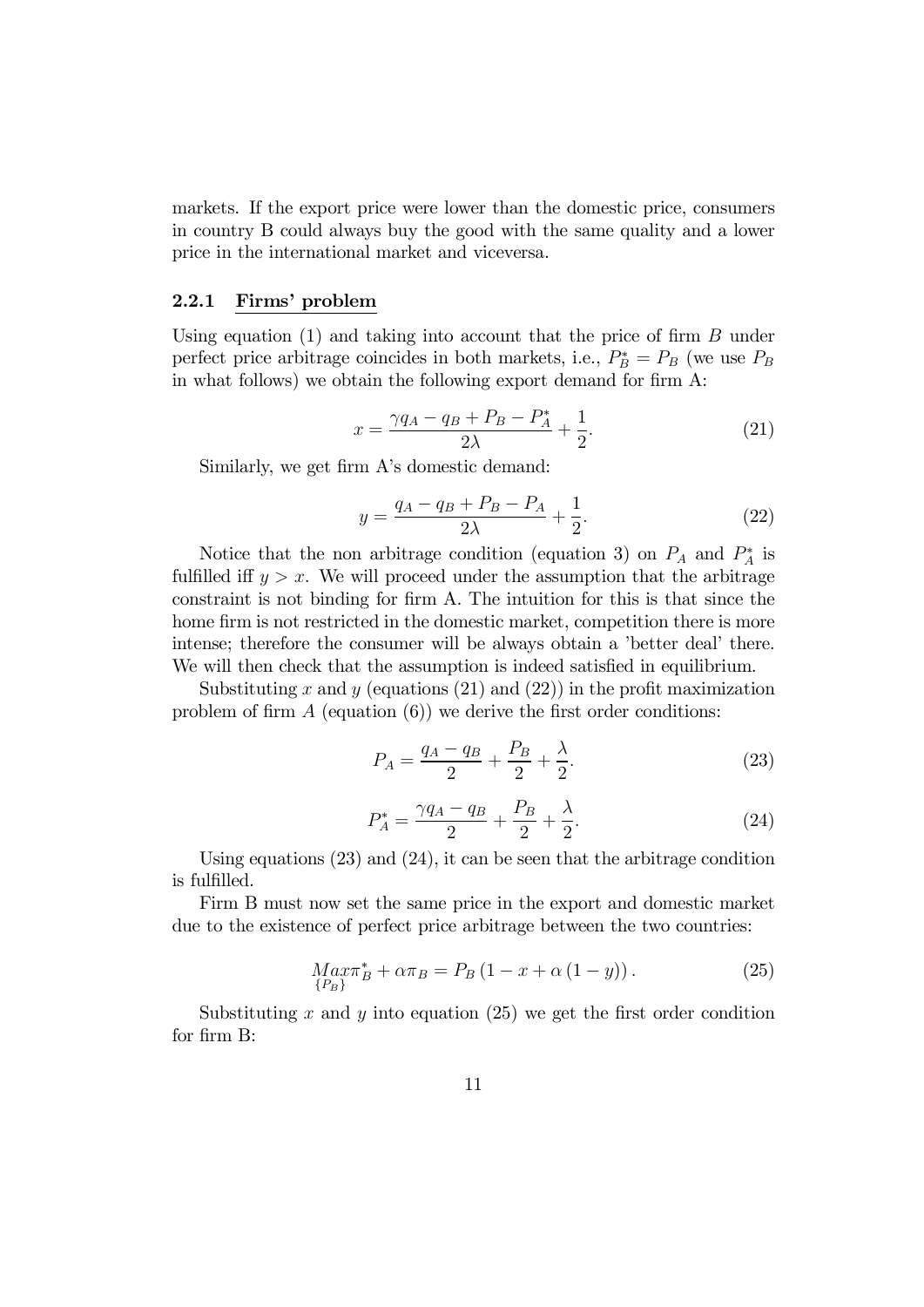$$
P_B = \frac{\lambda}{2} + \frac{q_B}{2} - q_A \frac{(\gamma + \alpha)}{2(1 + \alpha)} + \frac{P_A^* + \alpha P_A}{2(1 + \alpha)}.
$$
 (26)

Equations  $(23)$ ,  $(24)$  and  $(26)$  are the reaction functions of firms A and B. Note that they are upward sloping with respect to the competitors' price.

We now have a three equation system in  $P_A$ ,  $P_A^*$  and  $P_B$ . In order to derive the equilibrium prices, first introduce equations  $(23)$  and  $(24)$  into equation (26) and isolate  $P_B$  in order to obtain its equilibrium value:

$$
P_B = \lambda + \frac{q_B}{3} - q_A \frac{\gamma + \alpha}{3(1 + \alpha)}.\tag{27}
$$

It is interesting to compare the no arbitrage prices with the prices we get with perfect price arbitrage between the two countries. The export price that firm B sets if there is no arbitrage is smaller than the price it sets when there is arbitrage. However, its domestic price without arbitrage is higher than the price firm B sets when there is perfect price arbitrage. The reason is that firm B cannot discriminate between foreign and domestic consumers, hence, it must set a unique price for its good which lies in-between the two prices it sets when there is not perfect price arbitrage.

The properties of firm  $B$ 's equilibrium price are also affected by the fact that, due to the existence of perfect price arbitrage, firm  $B$  cannot discriminate between domestic and foreign consumers. The price of firm  $B$  is decreasing in the proportion of quality exported by the competitor. If firm  $B$  could set different prices in markets A and B, a variation in the quality restriction for firm  $A$  would only affect the domestic price of firm  $B$ . With price arbitrage, however, a variation in the quality gap with firm  $A$  in the domestic market affects the price of firm  $B$  in both markets.

Also, notice that the price of firm  $B$  is decreasing in the relative size of the market of country A (i.e.,  $\alpha$ ) as long as there is a restriction on the quality that firm A can export (i.e., if  $\gamma < 1$ ). Since firm B must face the highest quality from the competitor in country  $A$ , if firm  $B$  could set different prices, it would set a lower price in market A than in market B. Since it cannot discriminate between the foreign and home markets it sets a price that is inbetween the two prices it would set if it could discriminate. However, if the importance of market A increases (i.e., if  $\alpha$  increases), firm B will set its price closer to the optimal price it would set in market A if it could discriminate.

Now, substituting equation (27) into equations (24) and (26) we get the equilibrium domestic price of firm  $A$ :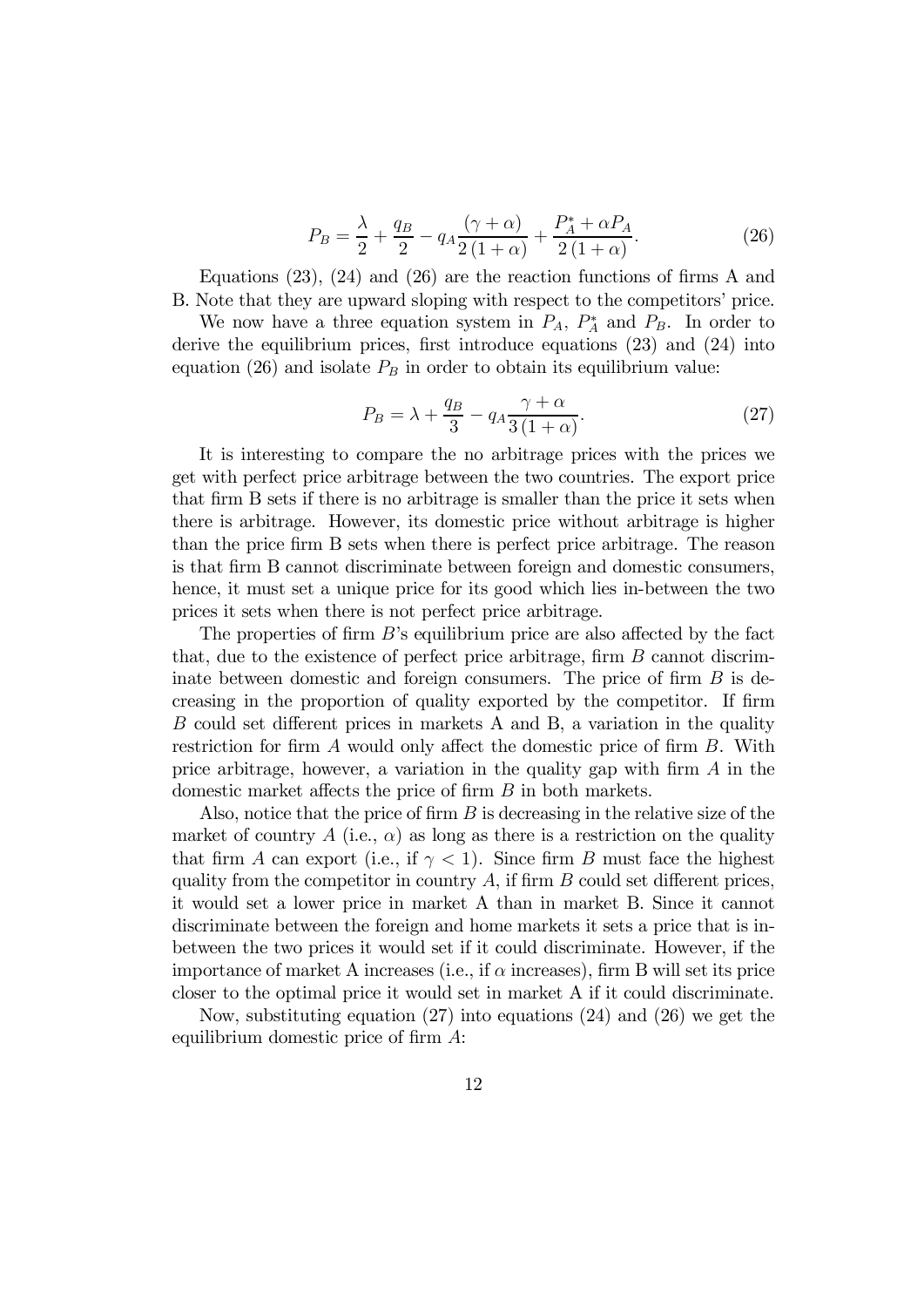$$
P_A = \lambda - \frac{q_B}{3} + \frac{q_A}{2} \left( 1 - \frac{\gamma + \alpha}{3 \left( 1 + \alpha \right)} \right). \tag{28}
$$

The price that firm  $A$  sets in its home market is decreasing in the proportion of quality exported. The intuition is that an increase in the proportion of quality that firm  $A$  can export makes the price of the competitor decrease. This leads firm  $A$  to decrease its domestic price as well. Hence, even though the variation in quality exported does not directly in‡uence the domestic price of firm  $\tilde{A}$  (since it does not affect the quality of its domestic product), there is an induced effect due to the existence of perfect price arbitrage between the two countries.

We can also see that when  $\gamma < 1$ , firm A's domestic price is decreasing in the size of the home market due to the indirect negative effect that this has on firm B's price. As we know when there is a restriction ( $\gamma < 1$ ), the higher the relative size of market A the smaller the price of firm  $B$  and this induces a lower domestic price of the restricted firm, firm A.

Finally, we derive the equilibrium export price of firm  $A$ :

$$
P_A^* = \lambda - \frac{q_B}{3} + \frac{q_A}{2} \left( \gamma - \frac{\gamma + \alpha}{3(1 + \alpha)} \right). \tag{29}
$$

Firm A's export price is increasing in the proportion of quality exported. An increase in this proportion allows the firm to set a higher price for any given  $P_B$ . Even though firm B reacts to the increase in A's quality by decreasing its price, the net effect on  $P_A^*$  is clearly positive. Also, for the same reason as before, the export price is decreasing in the size of the home market.

We can now compare the equilibrium prices of firm A with those that prevail in the absence of price arbitrage. Firm A's domestic price is higher when there is arbitrage than when there is not. Meanwhile, firm  $A$ 's export price is smaller when there is perfect price arbitrage than when there is not. The intuition is based on the fact that the competitor sets an export price which is smaller than the unique price it could set with perfect price arbitrage. Since the competitor's export price is now smaller, firm  $A$ 's domestic price becomes smaller too. The same argument follows for the export price of firm A.

Substituting the equilibrium prices in equation (21) and (22) we derive the foreign and domestic demand for firm  $A$ :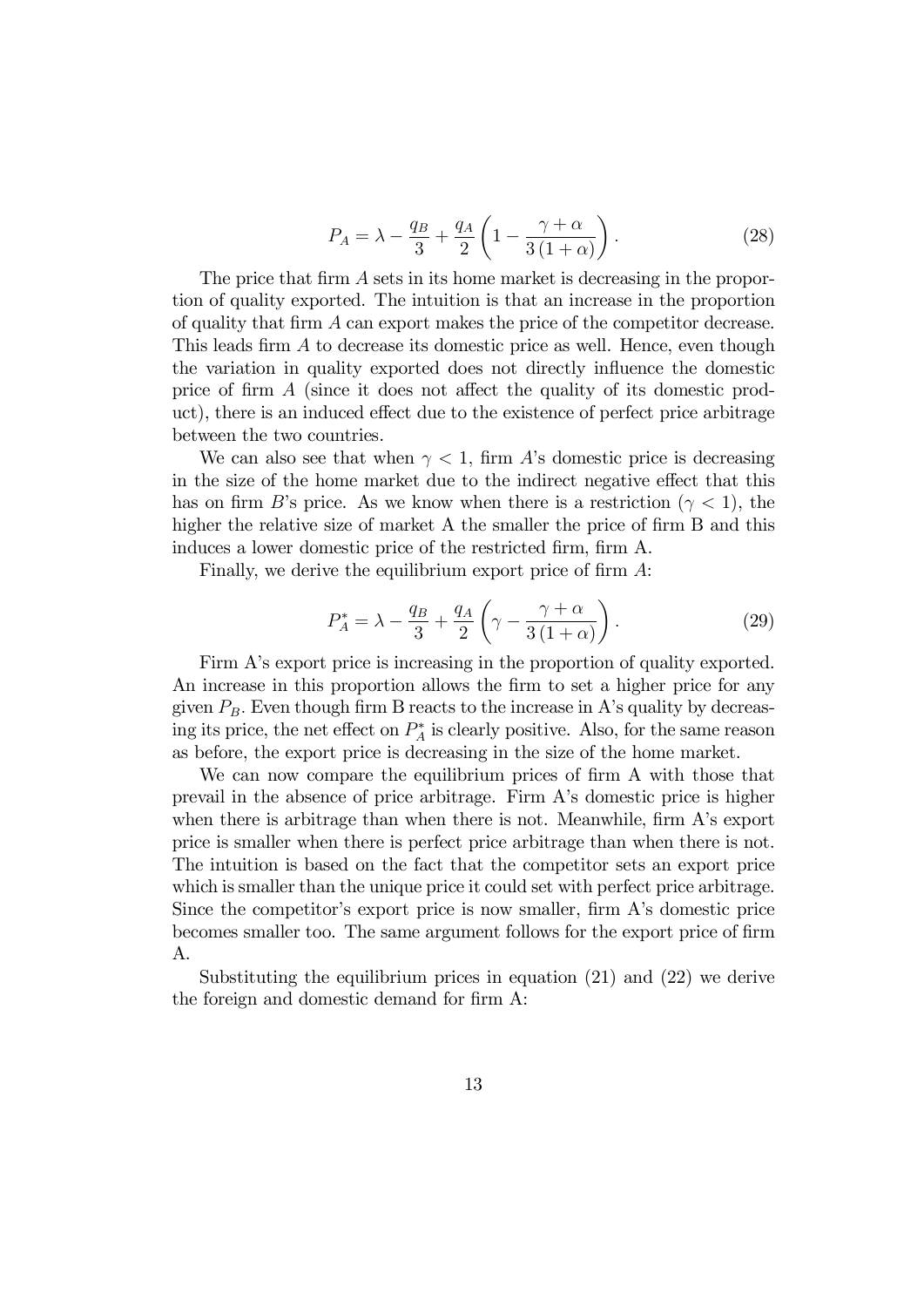$$
x = \frac{1}{2\lambda} \left( \frac{q_A}{2} \left( \gamma - \frac{\gamma + \alpha}{3(1 + \alpha)} \right) - \frac{q_B}{3} \right) + \frac{1}{2},\tag{30}
$$

$$
y = \frac{1}{2\lambda} \left( \frac{q_A}{2} \left( 1 - \frac{\gamma + \alpha}{3(1 + \alpha)} \right) - \frac{q_B}{3} \right) + \frac{1}{2}.
$$
 (31)

Both the domestic and foreign demands of firm A are decreasing in the relative size of market A. An increase relative size of market A has a negative effect on firm B's price and this effect outweighs the decrease in the prices of the domestic firm and therefore reduces its domestic and export demand. An increase in the proportion of quality allowed to be exported has a positive effect on the foreign demand of firm A and a negative effect on the domestic demand of firm A. Let us recall that firm B must sell at the same price in both markets. The increase in the quality exported by firm A makes firm B reduce the price of its good, this makes firm B's product more attractive for the consumers in country A.

Comparing the above expressions with equations (15) and (16) we see that the foreign demand of firm  $A$  is smaller with perfect price arbitrage between the two countries; however its domestic demand is higher. In Figure 1,  $x$  and  $y$  are closer in the absence of price arbitrage.

Let us summarize the main properties in the following proposition:

**Proposition 1** When there is perfect price arbitrage between countries, an increase in the proportion of quality exported has a negative effect on the price of the nonrestricted firm and the domestic price of the restricted firm and a positive effect on the export price of the restricted firm. Also, an increase in the proportion of exported quality has a positive effect of the export demand of the restricted firm and a negative effect on its domestic demand. An increase in the importance of the home market of the security concerned country has a negative effect on all prices as well as on the domestic and foreign demand of the restricted firm.

We now analyze the optimal security policy of the security concerned government. The government in country A sets the proportion of quality which the domestic firm can export.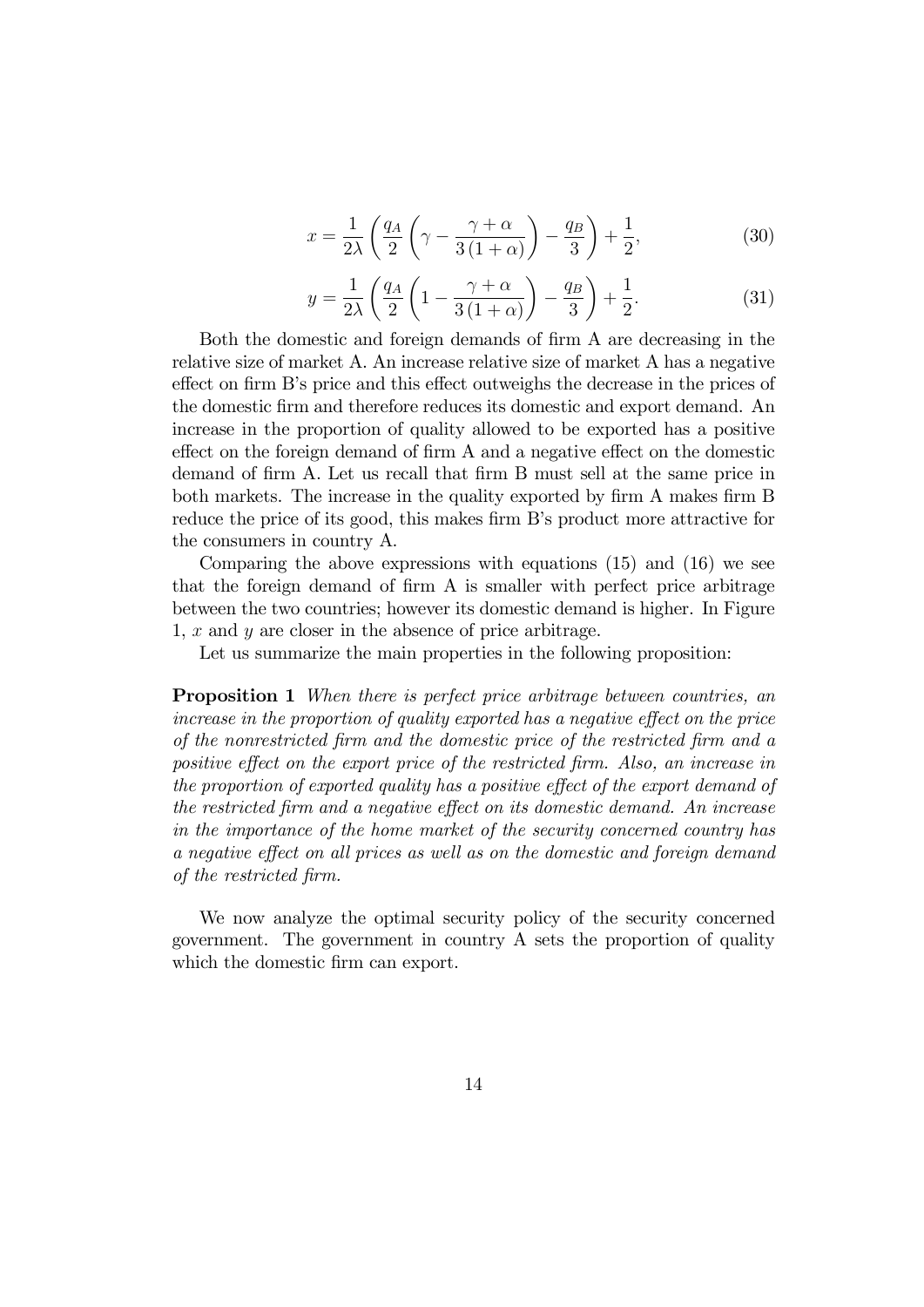#### 2.2.2 Country A's problem

Using equation (19) and the equilibrium prices and quantities derived above, we analyze the effect of a variation in the proportion of quality exported on the different elements of the welfare function.

We first analyze the effect of a decrease in the restriction on the consumer surplus in country A.

Proposition 2 Under perfect price arbitrage, an increase (decrease) in the proportion of quality exported has a positive (negative) effect on domestic consumer surplus.

#### Proof.

$$
\frac{\partial CS}{\partial \gamma} = (R + q_A - P_A - \lambda y) \frac{\partial y}{\partial \gamma} - y \frac{\partial P_A}{\partial \gamma} - (R + q_B - P_B - \lambda (1 - y)) \frac{\partial y}{\partial \gamma} - (1 - y) \frac{\partial P_B}{\partial \gamma}.
$$

Substituting  $\frac{\partial y}{\partial \gamma}$  above we get

$$
\frac{\partial CS}{\partial \gamma} = -(1-y)\frac{\partial P_B}{\partial \gamma} - y\frac{\partial P_A}{\partial \gamma} = \frac{q_A}{3(1+\alpha)}\left(1-\frac{y}{2}\right) > 0. \blacksquare
$$

The intuition is that an increase in  $\gamma$  has a negative effect on the prices that domestic consumers must pay for buying the good from either the domestic or the foreign firm.

We now derive the effect of an increase in the proportion of quality exported on profits.

An increase in the proportion of quality allowed to be exported has a positive effect on the profits that firm A obtains from selling in the foreign market, i.e.,  $\frac{\partial \pi_A^*}{\partial \gamma} > 0$  and a negative effect on the profit it obtains in the home market, i.e.,  $\frac{\partial \pi_A}{\partial \rho}$  $\frac{\partial \Gamma}{\partial \gamma} < 0.$ 

$$
\frac{d\pi^*_A}{d\gamma} = \frac{\partial x}{\partial \gamma} P^*_A + \frac{\partial P^*_A}{\partial \gamma} x = \frac{q_A}{3} \frac{2 + 3\alpha}{(1 + \alpha)} x > 0,
$$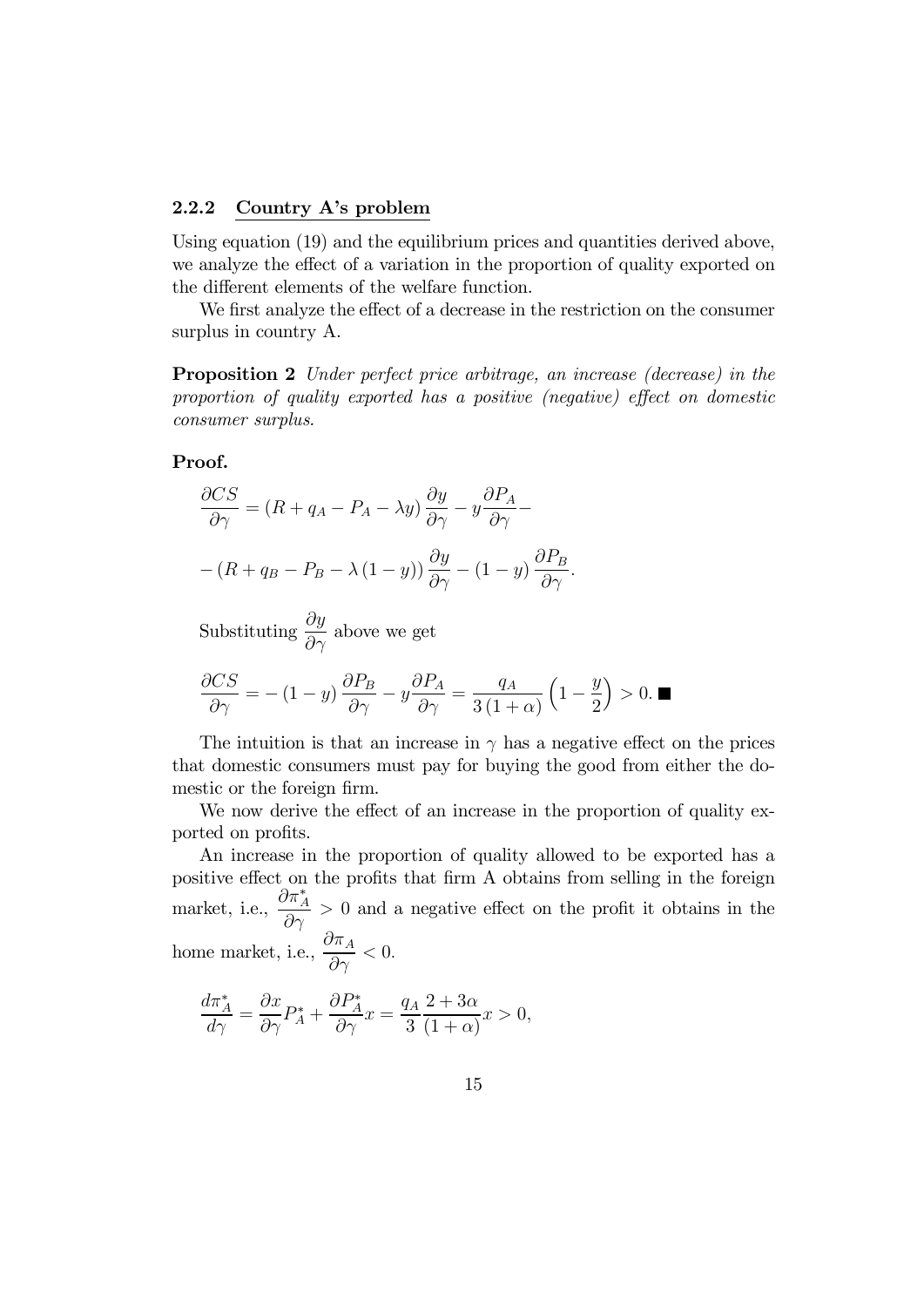$$
\frac{d\pi_A}{d\gamma} = \frac{\partial y}{\partial \gamma} P_A + \frac{\partial P_A}{\partial \gamma} y = -\frac{q_A}{3(1+\alpha)} y < 0.
$$

The negative effect of an increase in the quality allowed to be exported on firm A's domestic profits is due to the fact that firm B must sell its good at the same price in both markets. As a consequence of the increase in the proportion of quality exported, firm A faces a lower price from firm  $B$ . This reduces the profits that firm A gets in the home market.

We can now compare the incentives to introduce a quality restriction with perfect price arbitrage and without price arbitrage.

Proposition 3 The introduction of restrictions to the quality of exported dual use equipment is less likely in the presence of price arbitrage.

**Proof.** We first calculate the effect of a variation in the proportion of quality exported on the domestic firm's profits evaluated at  $\gamma = 1$ . Note that, when  $\gamma = 1, x = y$ , therefore, using (30) and (31), we get

$$
\left. \frac{\partial \left( \alpha \pi_A + \pi_A^* \right)}{\partial \gamma} \right|_{\gamma=1} = \frac{q_A}{3\lambda} \left( \lambda + \frac{q_A - q_B}{3} \right).
$$

Note that this coincides with the effect of a variation in the proportion of quality exported on the domestic firm's profits evaluated at  $\gamma = 1$  when there is no price no price arbitrage, equation (20). As was said, in the absence of perfect price arbitrage, a variation in the proportion of quality exported does not affect the sum of consumer surplus. Finally, from the previous proposition, under perfect price arbitrage, a reduction in the proportion of quality exported will have a negative effect on consumer surplus.  $\blacksquare$ 

We could discuss now what would happen if the government assigned a different weight on the welfare function to consumers' and producers' interests. In the case of no price arbitrage, a different weight on consumers would not have an impact on the decision to introduce an export control. We saw that with no price arbitrage export controls did not affect domestic consumer surplus. Therefore, the crucial factor deciding the introduction of export controls without price arbitrage remains the relative weight on security with respect to profits in the welfare function.

The introduction of perfect price arbitrage does not change things much. As seen in our last proposition, restrictions on exported quality have a negative impact on both producer profits and domestic consumer surplus. There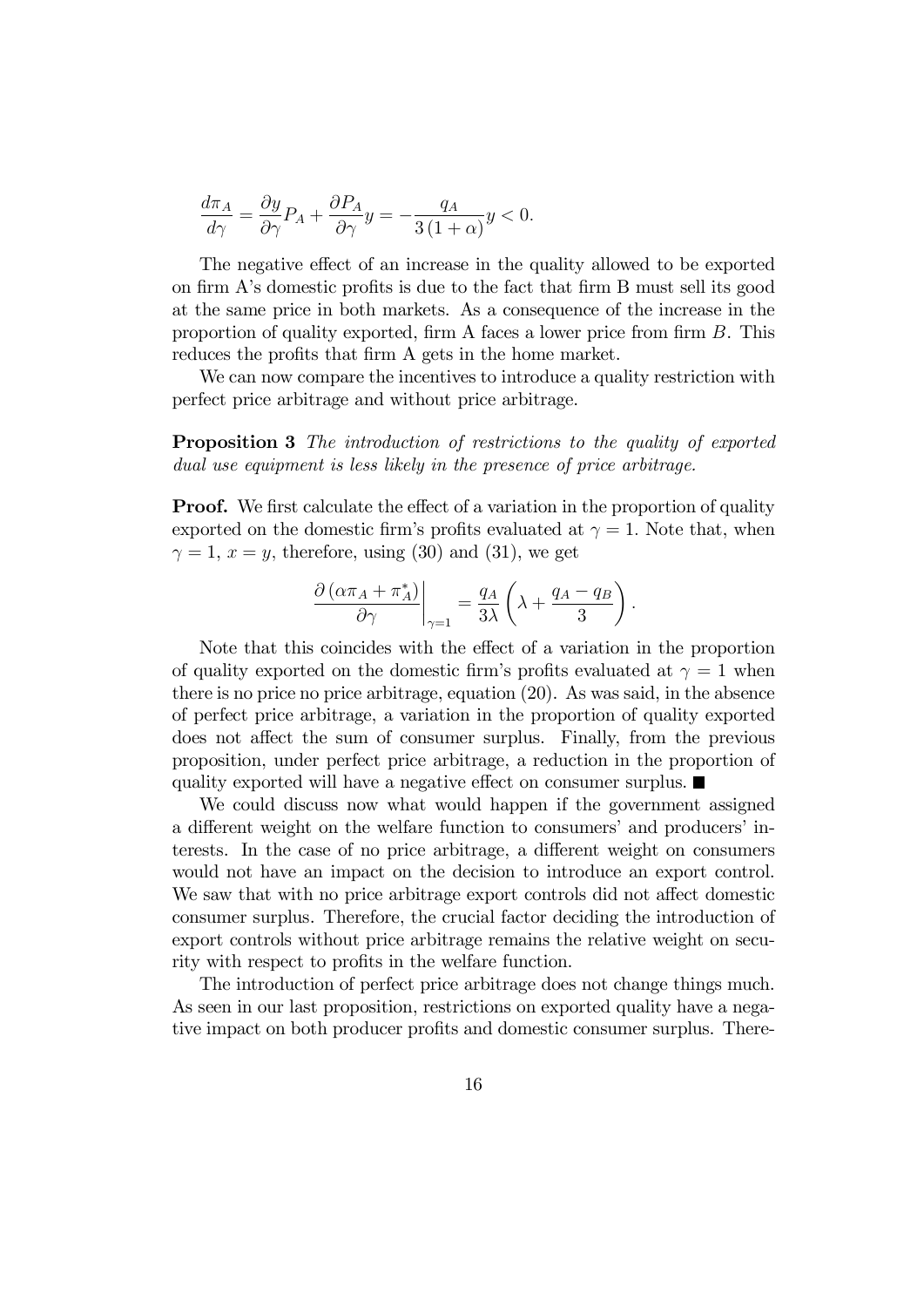fore, the higher the weight on producers' or consumers' interests, the less likely the introduction of an export control will be.

## 3 CONCLUDING REMARKS

It is becoming increasingly difficult to define the boundaries between military and civil technology since nowadays the spin-offs between them go in both directions. For this reason, the restrictions on the quality that the firms of security concerned countries are allowed to export affect a wide range of civil products. The most important examples are information technology and computers.

This paper has analyzed the effect of unilateral export controls on the domestic and foreign producers' profits and the welfare of the country that sets the export controls with and without perfect price arbitrage.

It has been proved that when there is perfect price arbitrage between countries, a looser restriction on the quality of the security sensitive product which is allowed to be exported makes the price of the foreign competitor of the restricted firm and the domestic price of restricted firm lower and the exports price of the restricted firm higher. By contrast, in the absence of price arbitrage between countries, a looser restriction only a¤ects the market in which the restricted quality is sold. It has a positive effect on the home firm export price and the export demand for the domestic firm and a negative effect on the competitor's domestic price.

The effect on welfare of the introduction of quality controls with and without price arbitrage has also been analyzed . In the absence of perfect price arbitrage a looser restriction has a positive effect on the export profits of the restricted firm. Due to the negative effect that a restriction has on the domestic consumer surplus, the introduction of such restriction is less likely in the presence of price arbitrage. In other words, under the existence of price arbitrage the perceived negative security consequences of exporting state-ofthe-art dual use goods must be higher for restrictions to be introduced.

The weight given in the welfare function to national security relative to consumer surplus and domestic firm's profits is a crucial factor in the decision of whether or not to impose and export control. Such weight is likely to be influenced by the lobbying activities carried by the producers and consumers of dual-use products and defence authorities.

The paper assumes that the non restricted qualities are exogenous. Relax-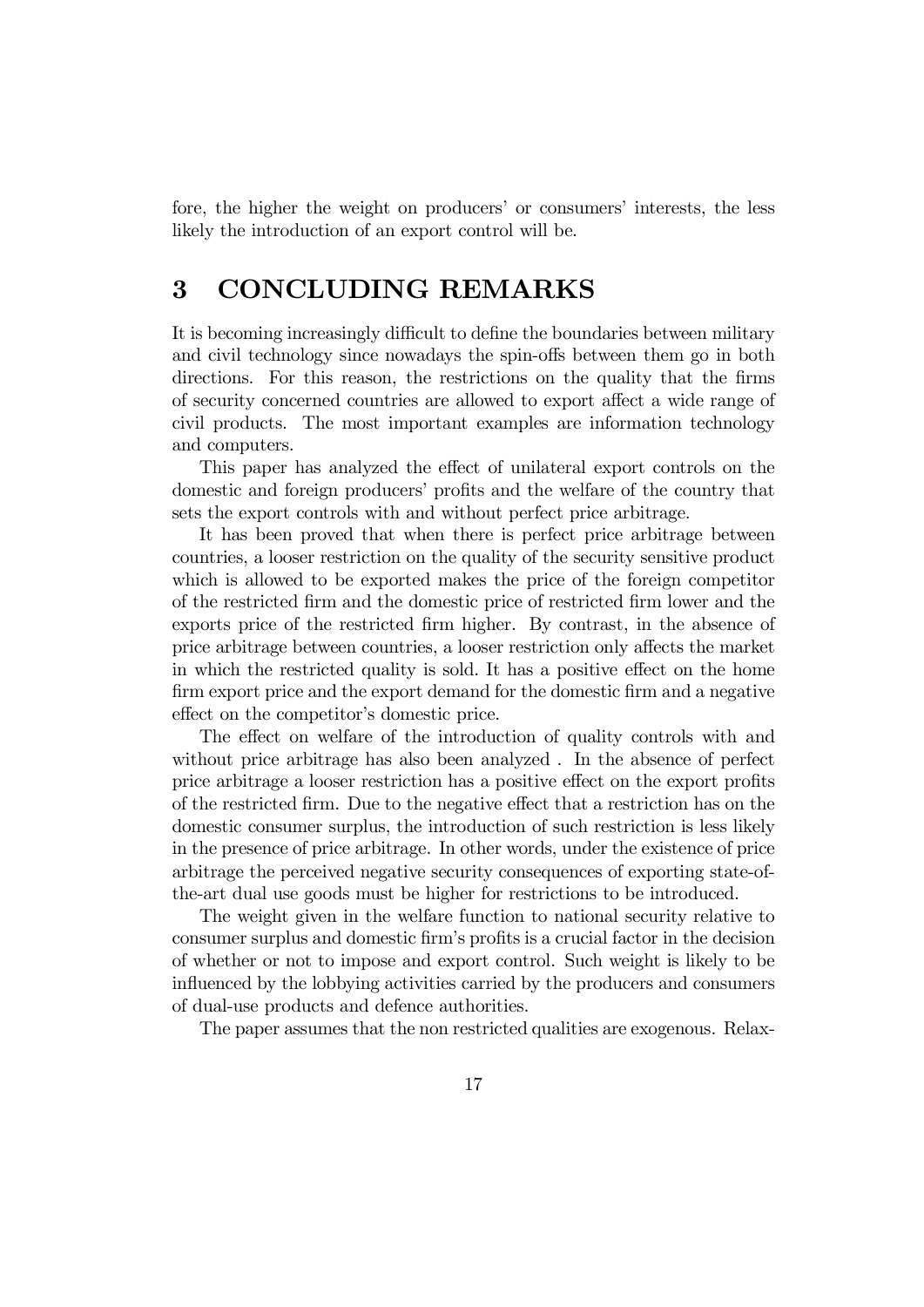ing this assumption would imply having to make a further set of assumptions on the timing of the decisions and firm cost structures. Depending on the commitment power of the government, the export control stage could go before or after the stage where firms compete in qualities. Also, some asymmetry on cost structures would have to be included to reflect the idea that the restricting country is technologically more advanced. An initial analysis of the impact of export controls on quality can be found in Garcia-Alonso(2000). However, further research in that area is currently being developed.

Finally, given the impact that increased market integration may have over export control decisions, more empirical evidence is needed on the importance of international price arbitrage in state-of-the-art computer products.

#### **REFERENCES**

- Becker, S. (1998) US Restrictions on Exports of Cryptographic Equipment and Software. Journal of World Trade 32, 1, 5-18.
- Bhagwati, J. N. (1982) Directly Unproductive, Profit-seeking (DUP) Activities. Journal of Political Economy 90, 5, 988-1002.
- Brander, J. A., and Spencer, B. (1983) International R&D Rivalry and Industrial Strategy. Review of Economic Studies 50, 4, 707-722.
- Brander, J. A., and Spencer, B. (1985) Export Subsidies and International Market Share Rivalry. Journal of International Economics 18, 83-100.
- Donnenfeld, S. (1998) Commercial Policy and Imperfect Discrimination by a Foreign Monopolist. International Economic Review 29, 4, 607-620.
- Economides, N. (1989) Quality Variations and Maximal Variety Differentiation. Regional Science and Urban Economics 19, 21-29.
- García-Alonso, M.C. (1999) Price Competition in a Model of Arms Trade. Defence and Peace Economics 10, 3, 273-303.
- García-Alonso, M.C. (2000) The Role of Technology Security in a Model of Horizontal Differentiation. International Journal of Industrial Economics 18, 5, 747-773.
- García-Alonso, M.C. and Hartley, K. (2000) Export Controls, Market Structure and International Coordination. Defence and Peace Economics, 11, 5, September 2000.